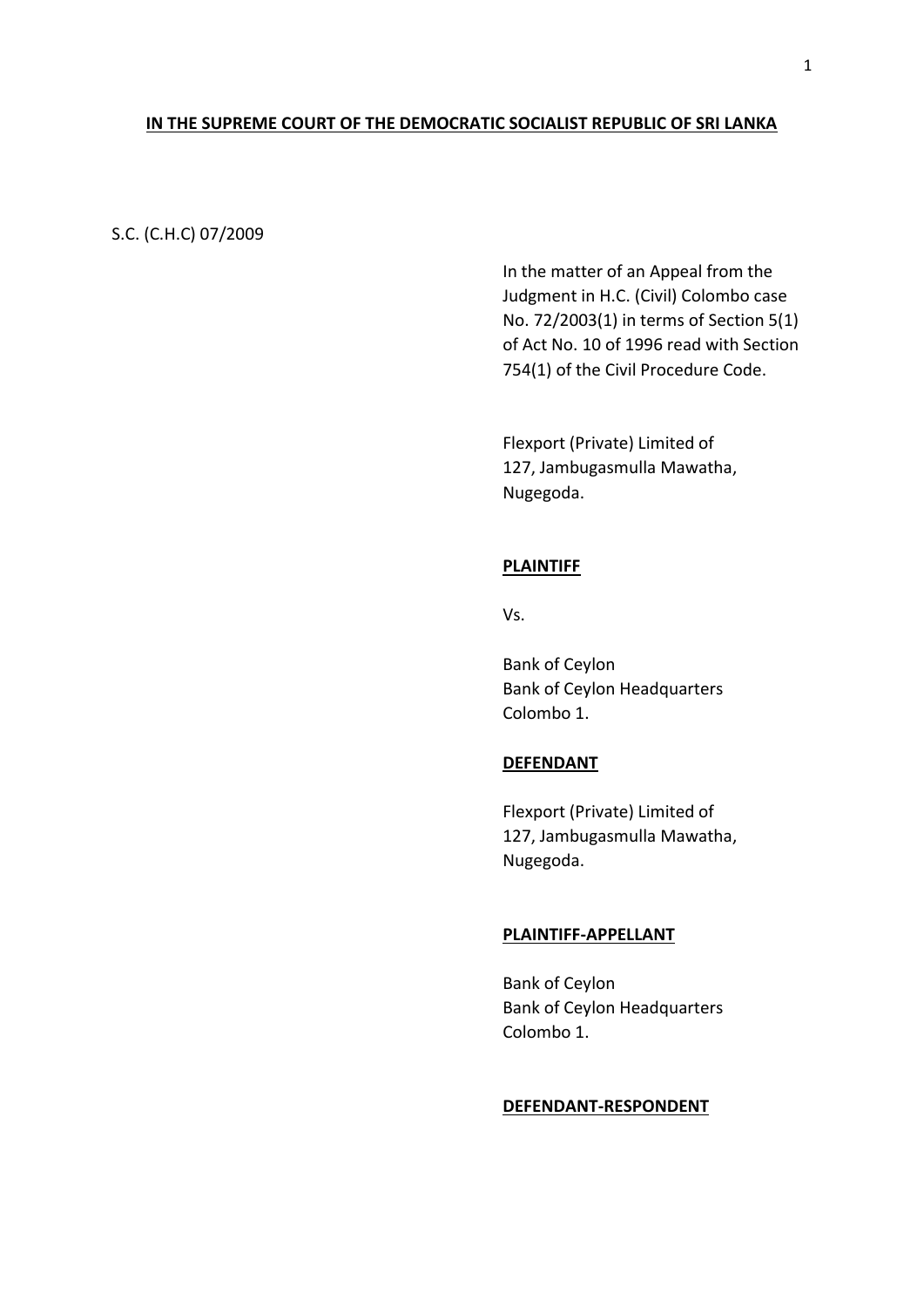| <b>BEFORE:</b>    | Priyasath Dep P.C., J.                                                                    |
|-------------------|-------------------------------------------------------------------------------------------|
|                   | Anil Gooneratne J. and                                                                    |
|                   | Prasanna S. Jayawardena P.C., J.                                                          |
| <b>COUNSEL:</b>   | Hemasiri Withanachchi for the Plaintiff-Appellant                                         |
|                   | Nerin Pulle D.S.G. for the Defendant-Respondent                                           |
| <b>ARGUED ON:</b> | 08.11.2016 and parties agreed to conclude the case based on<br><b>Written Submissions</b> |
| DECIDED ON;       | 25.01.2017                                                                                |

# **GOONERATNE J.**

This is a direct Appeal to the Supreme Court from the Judgment of the Commercial High Court, Western Province holden in Colombo, delivered on or about 18.01.2008. The case of the Plaintiff-Appellant is based on a tender claiming a sum of Rs. 3,500,000 as damages with interest, was dismissed by the Judgment of the High Court.

The Plaintiff Company was in the business of manufacturing furniture, name boards, Bill Boards, Mementos etc. Defendant Bank called for tenders to manufacture and supply 1600 mementos to the Defendant Bank, to be presented to their employees who had served the Bank for long years. Tenders were called (bearing No. R. OC/2002/09) by the Defendant Bank. It is stated that the Defendant Bank by its letter dated 12.08.2002 accepted the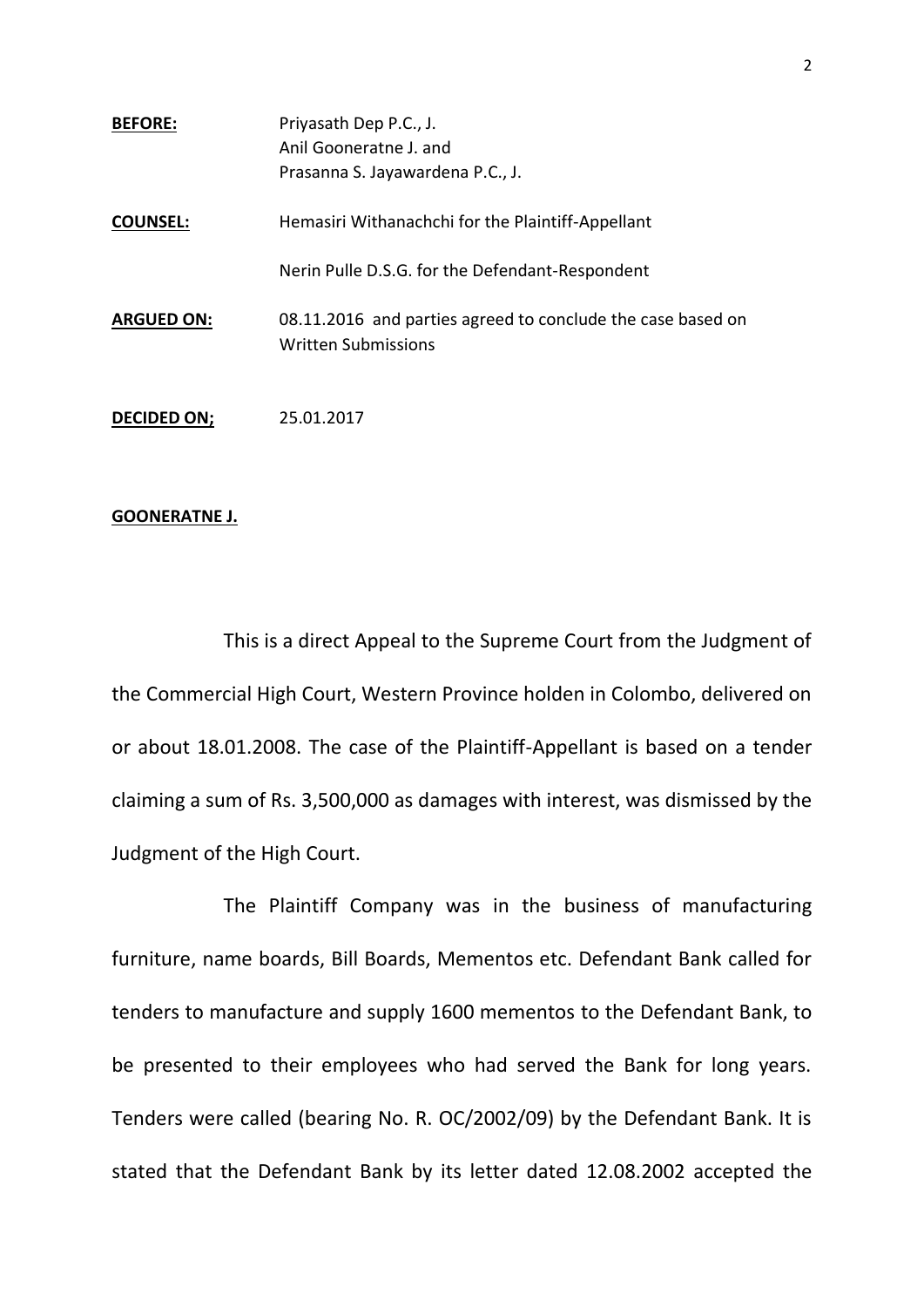Plaintiff-Appellant's bid and awarded the tender, subject to conditions. i.e to submit an acceptable bank guarantee to the Defendant Bank for the full value of the tender, and items to be supplied before 20.08.2002. However the Plaintiff Company was informed that the tender Evaluation Committee of the Bank rejected the tender of the Plaintiff Company. The position of the Plaintiff Company according to the material furnished to this court are as follows:

- (a) Rejection and cancellation of the tender not due to any fault of the Plaintiff Company
- (b) Tender Evaluation Committee of the Bank has not adduced any reasons for the rejection of the tender.
- (c) Plaintiff Company had commenced the manufacture of Mementos (was in progress) even prior to awarding the tender.
- (d) It has resulted in causing financial loss to the Plaintiff Company.

The position of the Defendant Bank was that Plaintiff Company has failed to fulfil the tender conditions. Further it was also brought to the notice of the Defendant Bank that the Plaintiff Company was in default of a loan granted to the company by the Nugegoda Branch of the bank. It is also stated that the Plaintiff Company failed to deliver the Mementos on time and in any event it was different to the specifications given by the bank. Parties proceeded to trial on 9 issues and 6 admissions, were recorded in the High Court.

I have perused the Judgment of the learned High Court Judge. It is the view of the learned High Court Judge that the letter awarding the tender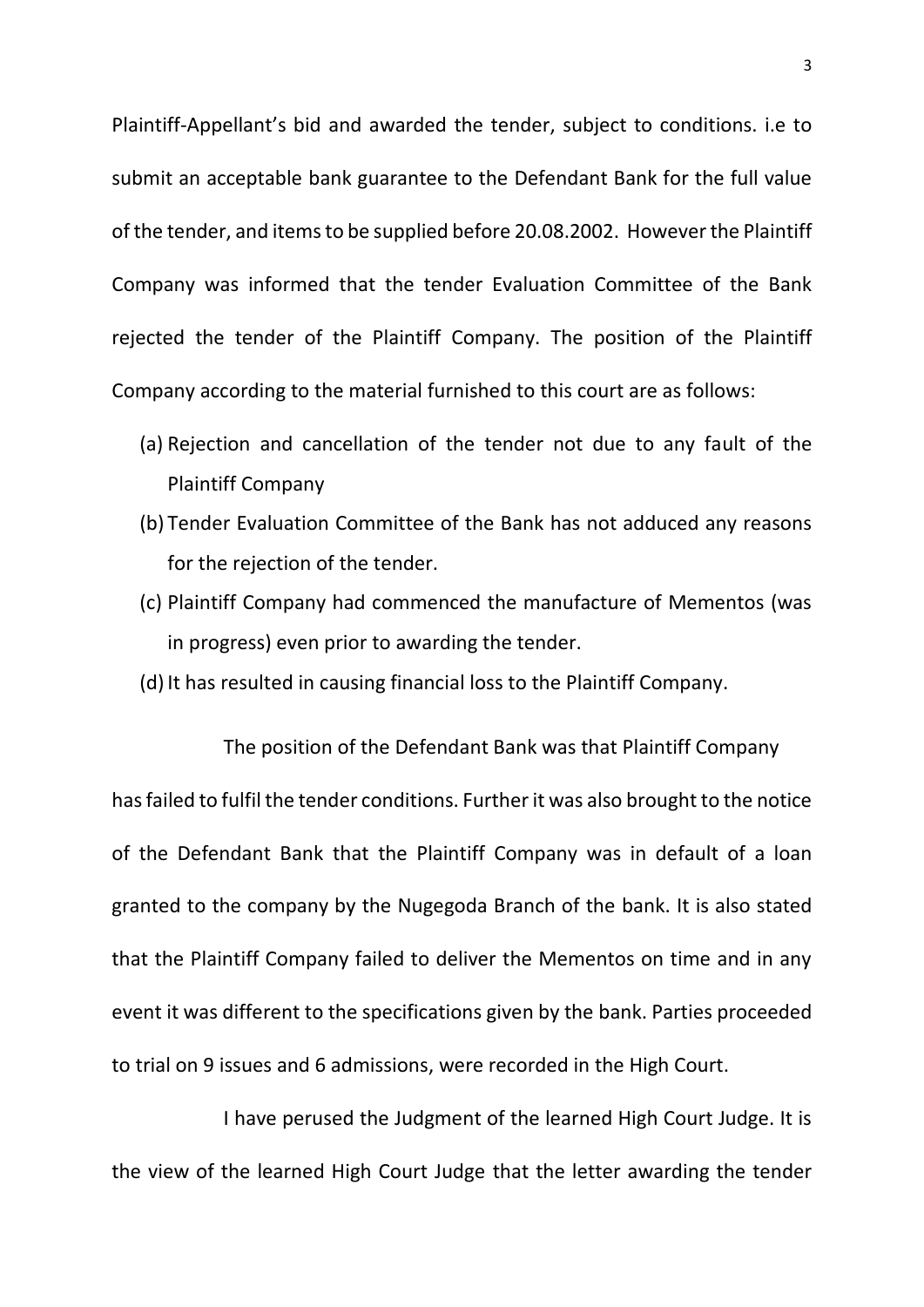(P6) was a conditional award of the tender to Plaintiff-Appellant. Further trial Judge states document P7 is not a Bank guarantee, but an insurance guarantee. On the above basis which seems to be the main points inter alia considered by the learned High Court Judge to reject the case of the Plaintiff Company. The Appellant had not been in a position to fulfil the tender conditions, and P6 indicates it was a conditional award of tender. Therefore the trial Judge held that Plaintiff-Appellant was unable to fulfil the tender conditions stipulated in the invitation to tender. It is also in evidence and discussed by the trial Judge in his Judgment in this regard that Plaintiff-Appellant had not been able to tender a bank guarantee. Witness for the bank testified that document P7 is not a bank guarantee but only an insurance guarantee which was not acceptable to the bank. It is also in evidence that letter P12 was not acceptable to the bank, and bank could not proceed with the tender. P12 is a letter by the Janashakthi Insurance Company to Chief Manager, Properties and Procurement Department, Bank of Ceylon. All these relevant points had been considered by the learned trial Judge.

On a perusal of P12 it is evident that (and as testified by witness for the bank)

- (a) P12 relates to an insurance guarantee which is not acceptable to the Defendant Bank.
- (b)In any event it is conditional that Janashakthi Insurance Company could issue the same only upon Defendant-Respondent Bank releasing an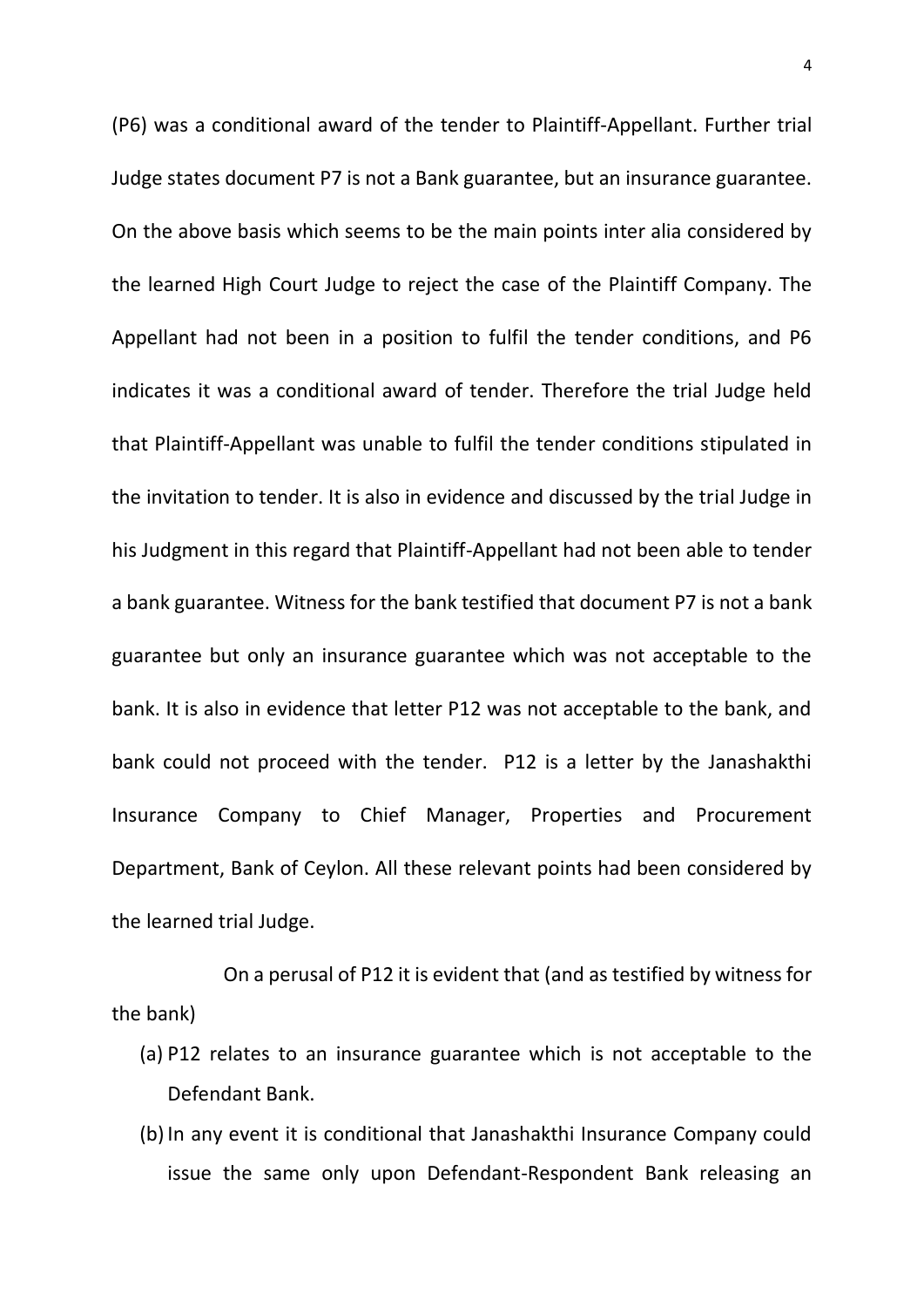advance payment in favour of the Plaintiff-Appellant of 50% of the value of the Bond. (value of work they executed on tender sum)

On the above I wish to observe that the bank would not have been in a position to have complied with the requirements (as in P12). There is no requirement for a payment to be made by the bank as per tender documentation and tender conditions, which material are made available for perusal of this court and contained in the record of the case. In a way it is a conditional offer or an attempt of the offeree (Plaintiff Company) accepting subject to conditions. Counter offer is equivalent to a rejection of the original offer. Cheshire & Fi foot  $6<sup>th</sup>$  ed. pg.32: Watermeyer Vs. Murray (1911) AD 61.

A tender is an offer of performance in accordance with the terms of contract. An acceptance of a tender has different legal results, depending on the wording of the form of tender which is accepted. An offer could be rejected if the offeree makes a counter-offer. If the offeree accepts subject to conditions it amounts to rejection of an offer. Only an absolute and unqualified assent to all the terms of the offer constitutes an effective acceptance. The tender of the Defendant Bank, has definite and serious terms, of performance. There is nothing vague in its terms, and to submit a Bank Guarantee would be part and parcel of the tender conditions. i.e terms of the contract.